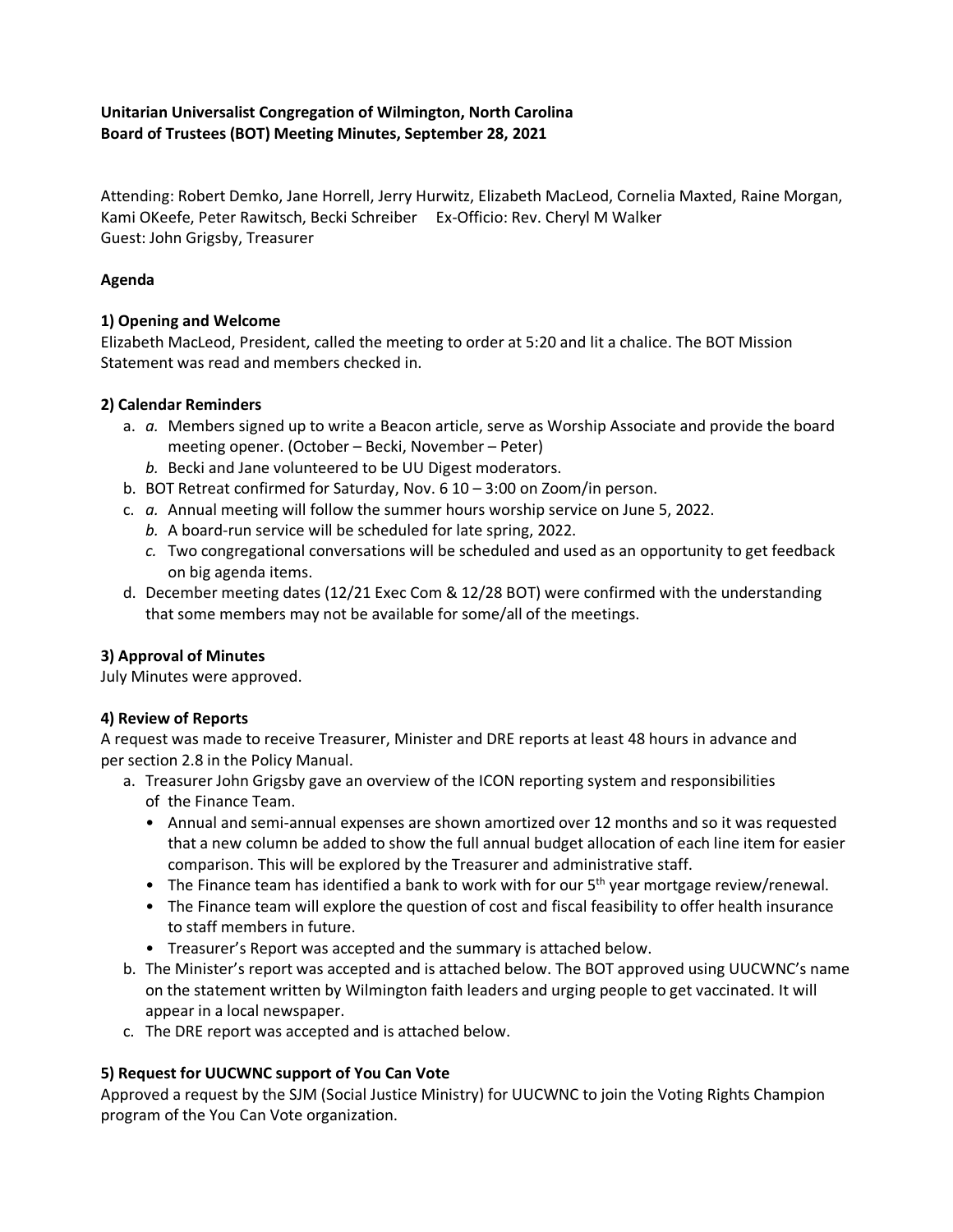#### **6) Policy Manual Section Review**

a. The copy shown in red was approved for addition to the Policy Manual:

#### **Section 2.8 Board Meetings**

Visitors are encouraged to attend and observe Board meetings. Visitors who want to speak at a meeting have to inform the Board no later than five days before the scheduled date of the meeting, unless otherwise approved by the executive committee.

- b. **4.2 Using the UUCWNC name** tabled so that members can consider expansion of this policy.
- c. **4.4 Duties of the Treasurer** it was approved to remove the following two items since they are now responsibilities of the Office Administrator:
	- Make general journal entries.
	- Enter credit card payments.
- d. **3.2 Authority and Budget** following discussion of the Treasurer's duties, it was suggested that the following copy in red be added to the Minister's responsibilities as assigned by the Board: The Board's fiduciary responsibility for the affairs of the church is delegated in the following way to operate and financially plan for the church.
	- The Board delegates authority to operate the church to the Minister as Executive Director.
	- The Minister will prepare an annual budget and review it with the Finance Committee and present it to the Board for review and approval before the Annual Meeting.
	- The Minister will ensure that the church is properly insured.

#### **7) Spearheading Action Items**

The following volunteered to lead:  $8<sup>th</sup>$  Principle Commitment – Peter and Raine in conjunction with the SJAC Congregational Vision – Jane Fundraising – Kami

#### **8) Committee Liaison Sign-up**

Most positions have been taken.

#### **9) Committee for Ministry Update**

Surveys will be distributed to congregational members and friends in mid-October. There will be a multipoint promotional plan to encourage participation. It has been determined that only one member of the CFM team will have access to comments that may be identifiable. This person will "deidentify" all material before sharing with the CFM team and Minister.

#### **10) Building Planning Committee**

Jane Horrell volunteered to replace Elizabeth MacLeod on this committee. Other members are Pamela Waite, Gary O'Connell, Bill Stewart.

The meeting was adjourned at 7:15.

#### **Next BOT Meetings:**

Tuesday, Oct 19 - Exec Com at 5:00 Tuesday, Oct 26 - BOT at 5:15 Note: The buildings have partially reopened with regulations for Covid safety.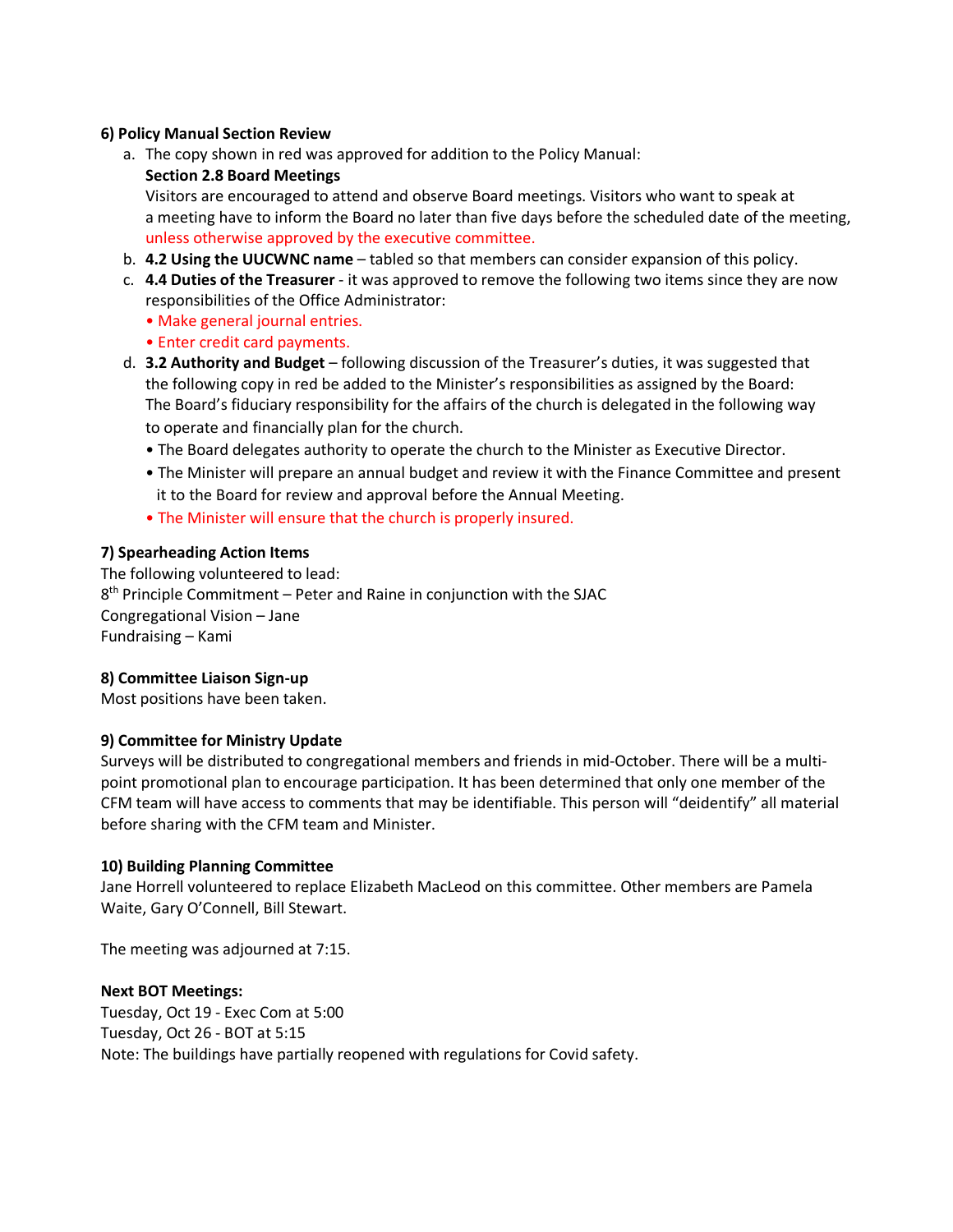## **Action Items/Deferred Topics**

- Determine schedule for two congregational conversations and a BOT-led worship service. (BOT and Rev. Cheryl)
- Assign liaisons to remaining committees (Elizabeth and BOT)
- Determine Policy Guide section 2.1 Mission (Elizabeth and BOT)
- Determine Policy Guide section 2.2 Vision (Jane and BOT)
- Review tabled Policy Guide sections 2.3 Covenant, 2.5 Board Roles, 2.6 Board Limitations, 2.7 Fiduciary Responsibility, 4.2 Using the UUCWNC Name (Elizabeth and BOT)
- Expand "Congregation" section of the Policy Manual to more clearly define decision making processes and authority allocated to committees (Peter and BOT)
- Develop policy for communication processes between the BOT / Congregation / Minister (BOT and Minister)
- Review Bylaws/determine its position in our Policy Manual Monitoring schedule (Elizabeth and BOT)
- Completion of the Building Operations Manual (Minister)
- Develop plans for bringing the  $8<sup>th</sup>$  principle to our congregation (Raine and BOT)
- Consider re-establishing a fundraising committee to initiate and plan events. Raising \$10,000 is planned in the 2021-22 budget. (Kami and BOT)
- Consider allocating budget from reserves or new donations for web development. (Rev. C and BOT)
- Consider who and how to implement a review and salary management program for staff. (Rev C, Finance Team and BOT)
- Per Annual Congregational Meeting, request that Finance Team consider the congregational suggestion to pay towards health care insurance coverage for part-time staff.
- Consider including in future annual budgets the registration fee for 1+ BOT members to attend General Assembly.
- Add column to ICON spreadsheet showing annual budget allocation for each line item.

Submitted by Cornelia Maxted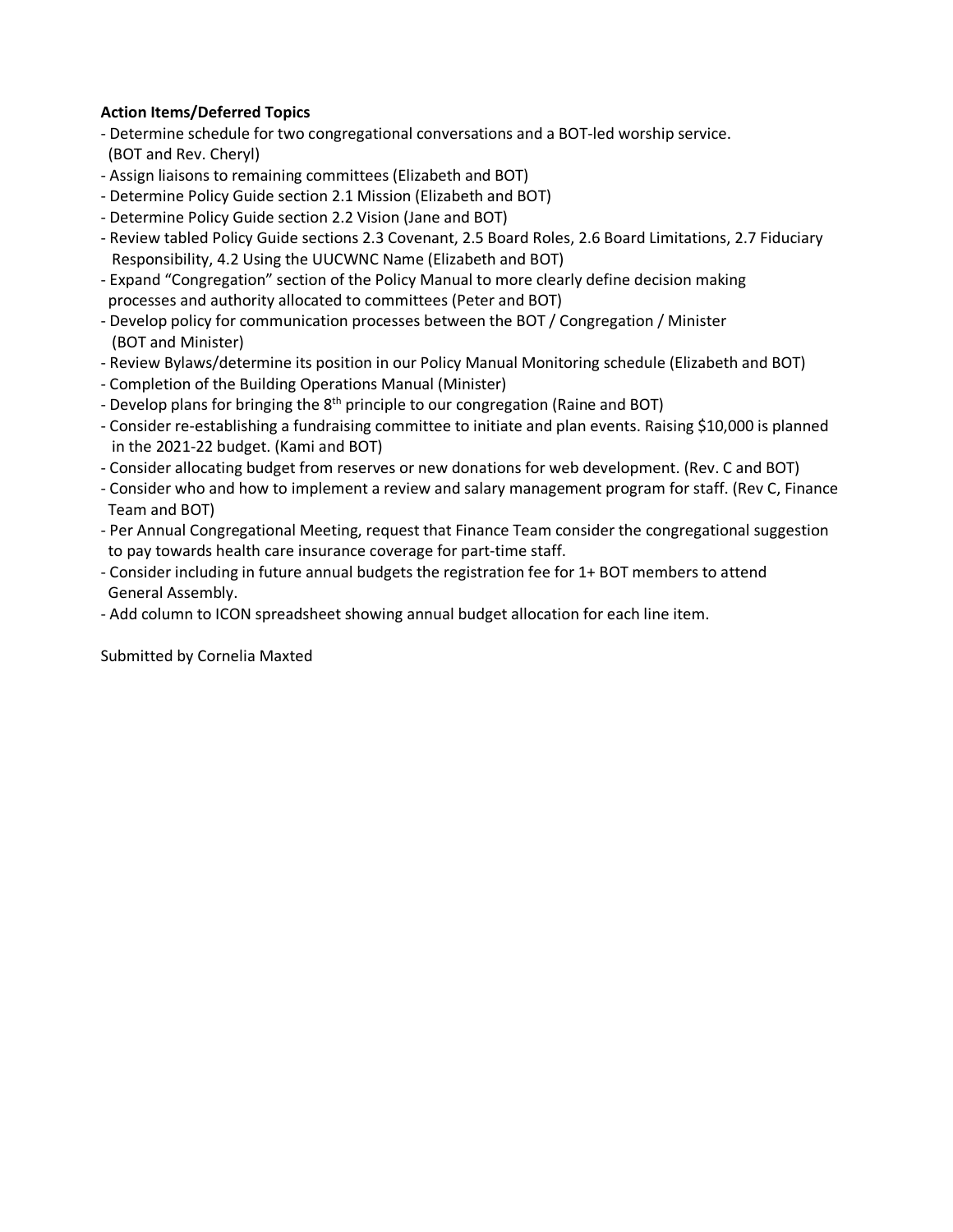# *Minister's Report Board Meeting 09/28/2021*

# **Administration**

- Owing to the fact that Wilmington is in a high risk area for COVID, with significant increases in the number of cases and deaths, and after consulting with our Board President, Elizabeth MacLeod, we have delayed to opening of in person services. At this point we are hoping to reopen in mid-November, depending on the number of cases in the Wilmington area.
- Met with the reopening team to discuss plans for the reopening picnic and how to communicate the decision to remain closed to the congregation.
- The Homecoming Picnic was a huge success. Over 70 people, including youth, attended. Many thanks to Jessica Holm for coordinating and to the many people who volunteered their time to make it safe and enjoyable.
- We had an unexpected significant expense to replace the combination lock on the door.

# **Congregational Life Highlights**

- The Committee For Ministry (CFM) has finalized plans for an evaluation of my ministry. The evaluation will be sent, in October, to members and active friends of the congregation. An article will appear in the Beacon, the digest and announcements will be made during the worship service. After the evaluations are received by the CFM they will provide me and the board a summary of their results. I will not be privy to information regarding who says what, so it is anonymous to me.
- The MET team met to plan the coming year and will focus on different areas, Welcome, Hospitality and Engagement. There are several events planned (Singing Under the Stars, Thanksgiving Dinner), to bring us together safely while we are not in the sanctuary. The MET is also working on plans for our reopening in November.
- We are planning a newcomer Welcome Class for early November. The class will be in person as we do not expect more than  $15 - 20$  people which we is within the limits for small groups.
- The Operational Wellness Support team is planning on adding Joys and Sorrows to the weekly digest. People will be able to submit their personal joys and sorrows to an email address which will forwarded to the OWS, who will compile them and submit them to the digest.

# **Unitarian Universalism**

- Continued the work of the Article II Study Commission
- I spent part of August as the speaker of the week at the Eliot Institute, a UU summer camp, virtually.

# **Community Engagement**

• Worked with the Wilmington Faith Leaders United to create a statement urging the citizenry of Wilmington to get vaccinated.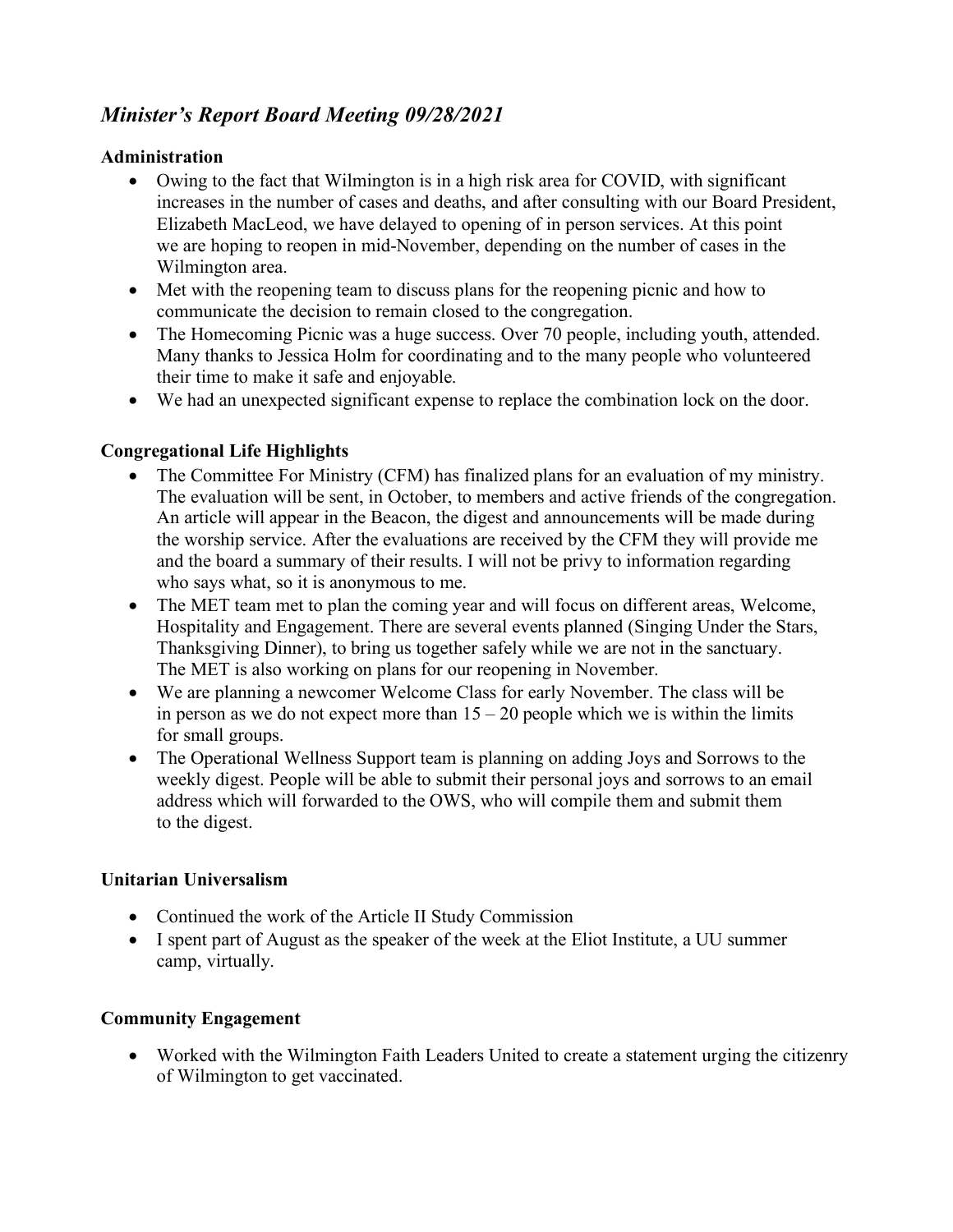# **Attendance for July and August**

| <b>DATE</b> | <b>DEVICES</b> |
|-------------|----------------|
| 07/04/2021  | 75             |
| 07/11/2021  | 76             |
| 07/18/2021  | 76             |
| 07/25/2021  | 94             |
| 08/01/2021  | 93             |
| 08/08/2021  | 73             |
| 08/15/2021  | 89             |
| 08/22/2021  | 75             |
| 08/29/2021  | 78             |

Respectively submitted, Rev. Cheryl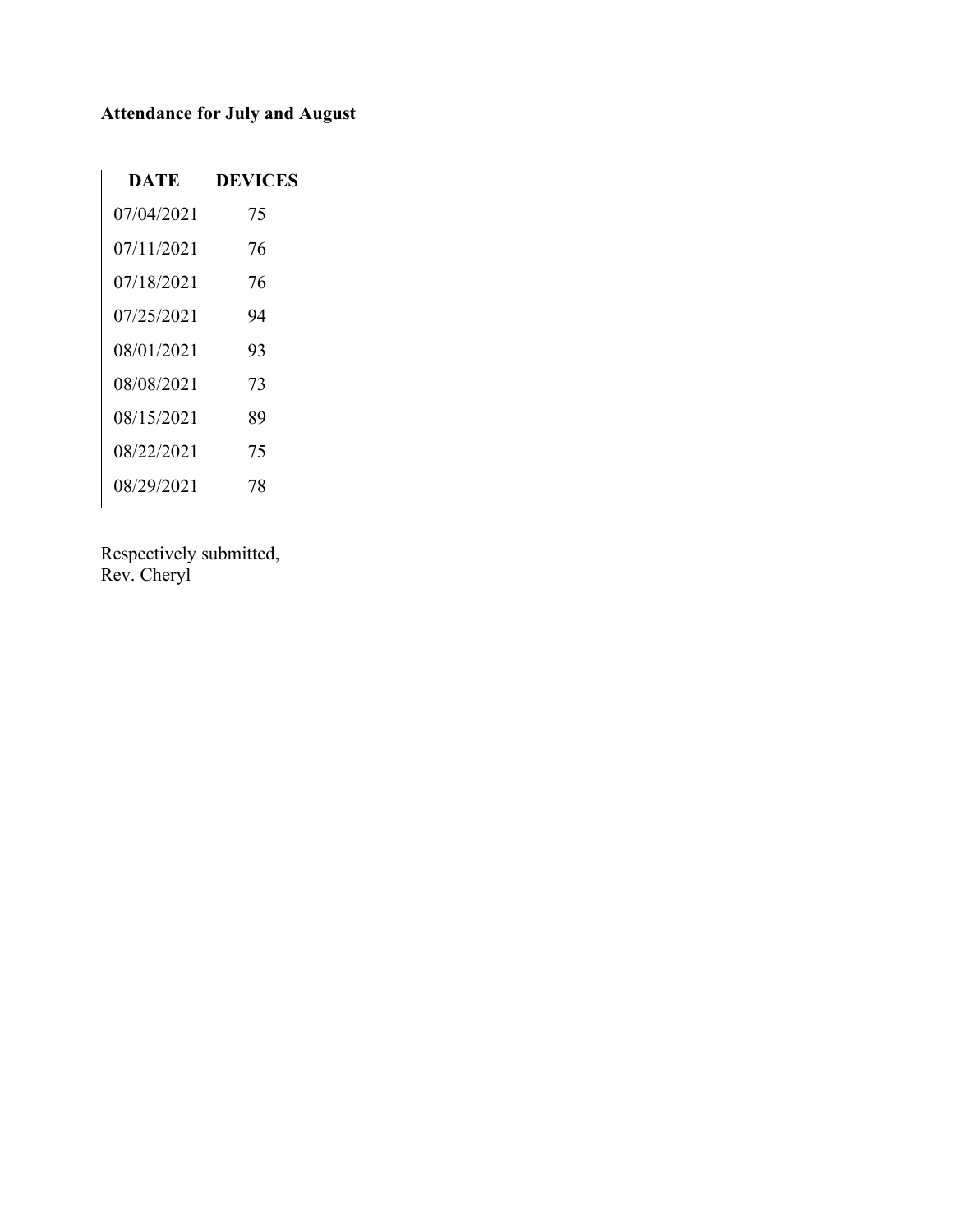**Lifespan Religious Education – September 2021 Monthly Report to Board Leslie O'Connor**

# **Accomplishments:**

- Revised our approach to volunteer teachers so that instead of asking for a semester or yearly commitment, I will now be asking for adults to sign up to teach for ONE Sunday. I selected a cost-free, online sign-up platform to manage the frequently changing information.
- Created a new paid position, "Childcare and Classroom Assistant", with a documented job description, to support the new system of volunteer teacher organization. Consistency in the classroom is important for classroom behavior. Changing the volunteer teacher system to a 'one Sunday' approach left a gap in having the same adult in the classroom each Sunday that the new Classroom Assistant will fill. There might be a different lead teacher in the classroom each Sunday, but the children will come to expect the same Classroom Assistant to be there to offer continuity and familiarity.
- Hired two new Childcare and Classroom Assistants. I advertised online in 'NextDoor', in 'Handshake' (UNCW) and 'Jobs' (CFCC). I was delighted when one of our former youth religious education program students stepped up for the part-time job! I created an entirely new training package for the new Childcare and Classroom Assistant position and was scheduled to give the training when the Re-opening Team decided to delay our reopening. Training will be rescheduled as decisions are made about re-opening.
- Adapted K-2<sup>nd</sup> Grade curriculum for 'out-of-the-box' style lesson plans. Guest Teachers will be able to review the lesson plan and feel comfortable leading the class with minimal prep time. This will be a new, ongoing task for the DRE.
- Painted Classroom 3 some fresh, bright colors to welcome everyone back! (I still need to paint two doors and some shelving units).
- I performed outreach to our families with children to find out what they needed from the RE program. Parents were hard to reach, but those who I did contact expressed hesitation to commit to anything 'online' and wanted to wait until in-person services resumed to resume their children's RE participation. I will be monitoring any communications from our families with middle-school aged youth, as we could meet under social distancing guidelines, even if the congregation is not yet meeting in person. At this time, I simply do not have the numbers to make a successful group.
- Learned about the process for having a fundraising RE Book Fair through the UUA and scheduled it for November before our re-opening was postponed. I will be monitoring our Re-Opening Team decisions to reschedule this event, because I think it will meet some needs of the congregation and I hope to make it a popular semi-annual event.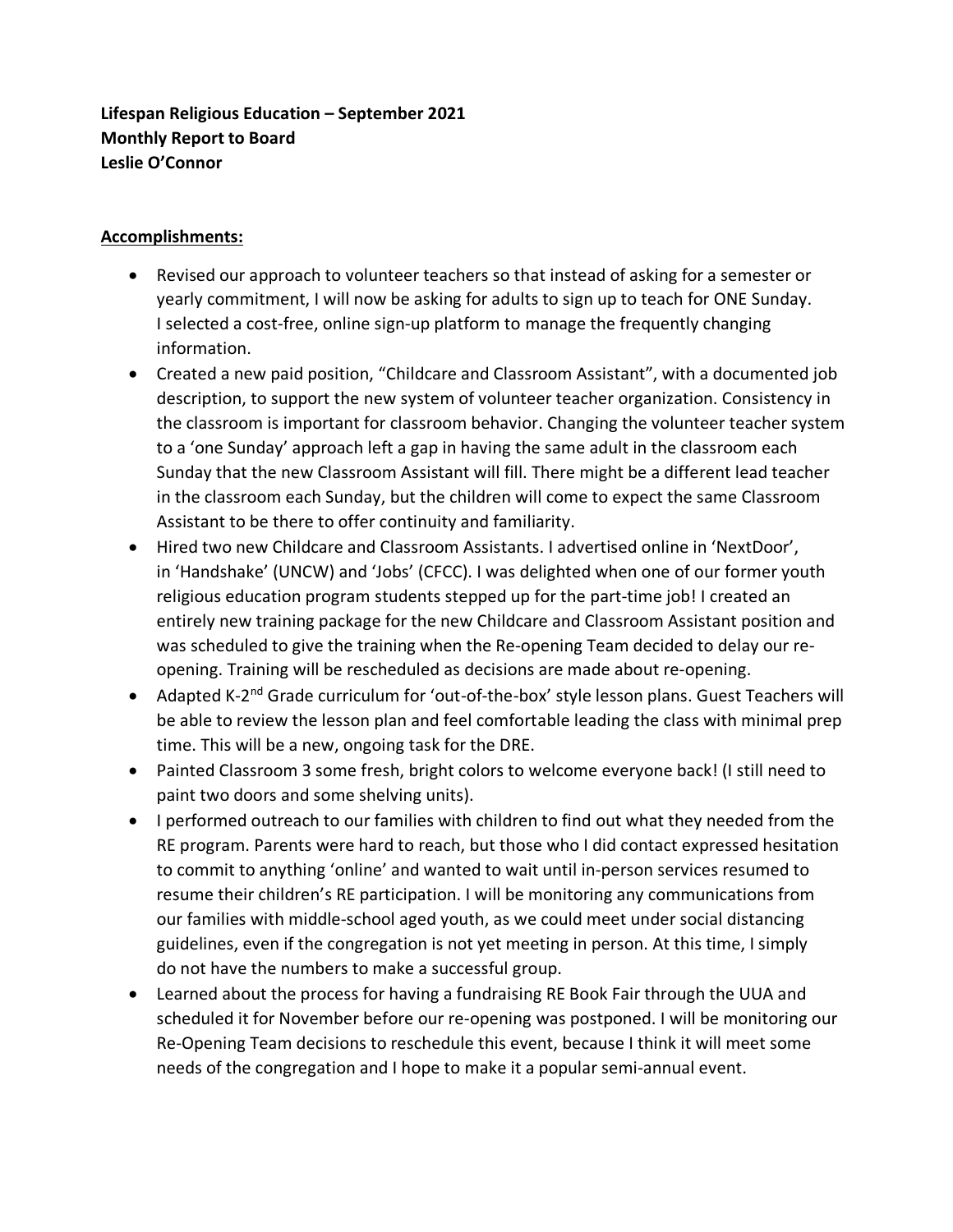# **Upcoming month:**

- My office hours will be changing, most likely to Mondays, Thursdays and Sundays. I started a second job to receive medical benefits and when my training is complete, I will be able to confirm and post my new hours.
- Scheduled a new series of Spiritual Practices workshops for October/November. I decided to do the program in-person in the sanctuary instead of over zoom. This will give members and friends an opportunity to meet with each other weekly as our Sunday services continue over zoom. This is a drop-in group (no preregistration) with a 16-person limit on a first come first serve basis. Chairs will be arranged within appropriate social distancing guidelines and face masks required. The sanctuary will offer plenty of space for us to spread out. Spiritual Practices lends itself to social distancing, as it is fundamentally an individual-based worship exercise. I facilitated this program once before, over zoom, so I will be working to adapt the workshops to an in-person format.
- Complete classroom and furniture painting.
- Participate in the Re-opening Team meetings, as scheduled. Be ever ready to welcome children back into the church.
- Develop UUCWNC RE Facebook page.